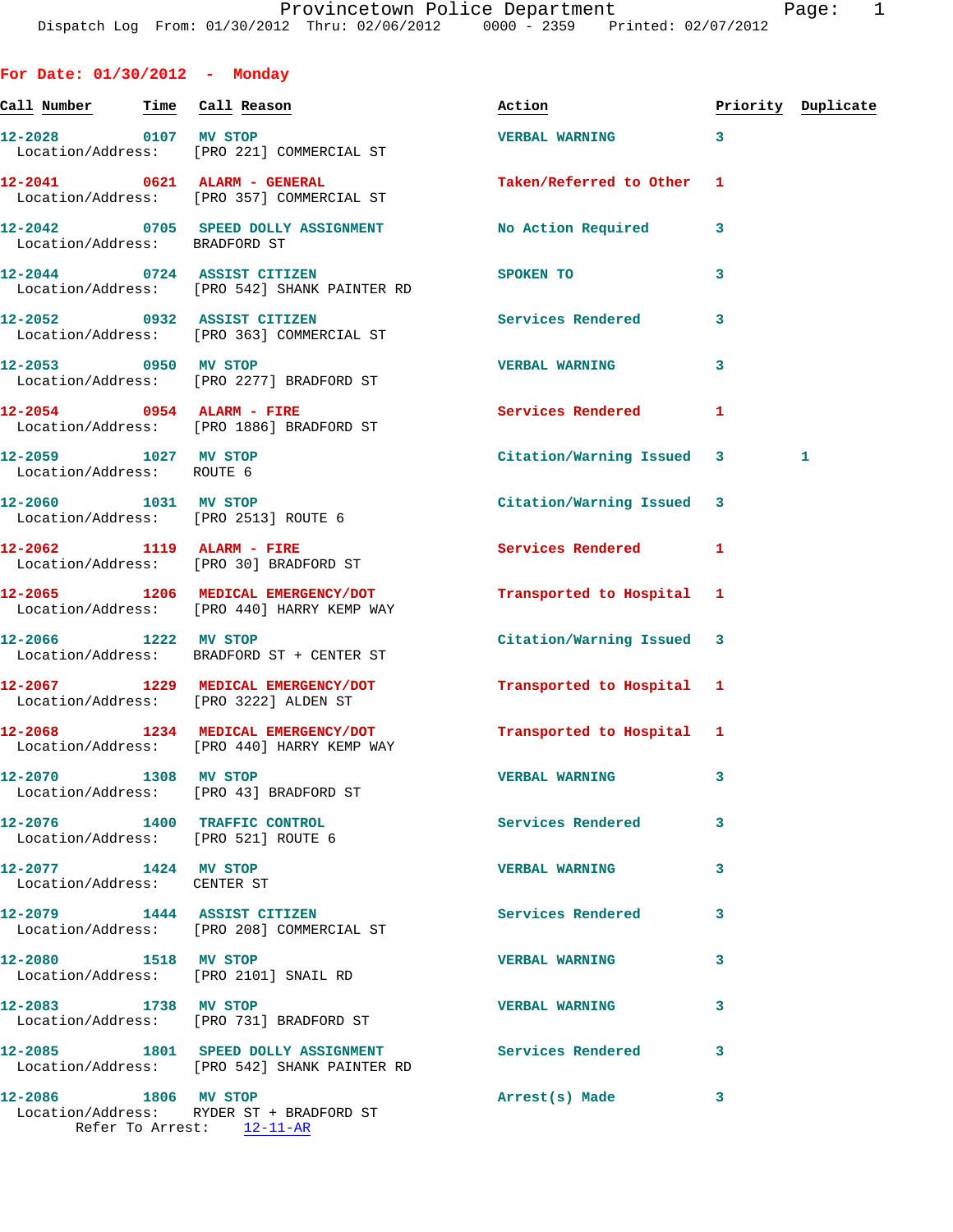## **For Date: 01/31/2012 - Tuesday**

| Location/Address: HARRY KEMP WAY                               | 12-2109 0627 SPEED DOLLY ASSIGNMENT                                                         | Services Rendered            | 3            |
|----------------------------------------------------------------|---------------------------------------------------------------------------------------------|------------------------------|--------------|
| 12-2115 0829 FIRE, OTHER<br>Location/Address: SHANKPAINTER RD  |                                                                                             | <b>Services Rendered</b>     | 1            |
| 12-2117 0905 COMPLAINT                                         | Location/Address: [PRO 3004] BRADFORD ST                                                    | SPOKEN TO                    | 3            |
| 12-2118 0920 MV STOP                                           | Location/Address: COURT ST + COMMERCIAL ST                                                  | <b>VERBAL WARNING</b>        | 3            |
| 12-2123 1137 MV STOP                                           | Location/Address: BRADFORD ST + RYDER ST                                                    | <b>VERBAL WARNING</b>        | 3            |
| 12-2131 1344 MV STOP<br>Location/Address: [PRO 2518] ROUTE 6   |                                                                                             | Citation/Warning Issued 3    |              |
| 12-2132 1352 MV STOP<br>Location/Address: [PRO 2513] ROUTE 6   |                                                                                             | <b>VERBAL WARNING</b>        | 3            |
| 12-2136 1443 MV STOP<br>Location/Address: [PRO 37] BRADFORD ST |                                                                                             | <b>VERBAL WARNING</b>        | 3            |
| 12-2139 1514 MV STOP                                           | Location: [PRO 3431] LOPES SQUARE                                                           | <b>VERBAL WARNING</b>        | 3            |
| $12 - 2140$ 1523 ALARM - FIRE                                  | Location/Address: [PRO 447] JEROME SMITH RD                                                 | Services Rendered            | 1            |
| 12-2142   1608   ALARM - FIRE                                  | Location/Address: [PRO 512] PRINCE ST                                                       | False Alarm                  | 1            |
| 12-2143    1616    ALARM - GENERAL                             | Location/Address: [PRO 632] COMMERCIAL ST                                                   | BLDG/PROP Checked/Secure 1   |              |
|                                                                | 12-2144 1627 SERVE SUMMONS<br>Location/Address: [PRO 246] COMMERCIAL ST                     | Could Not Locate             | 3            |
| 12-2145 1643 SERVE SUMMONS                                     | Location/Address: [PRO 667] COMMERCIAL ST                                                   | Could Not Locate             | 3            |
| 12-2146 1659 SERVE SUMMONS                                     | Location/Address: [PRO 710] BRADFORD ST                                                     | $\sim$ 3<br>Could Not Locate |              |
| Location/Address: ROUTE 6 + SNAIL RD                           |                                                                                             | <b>VERBAL WARNING</b>        |              |
| 12-2150 1738 MV STOP<br>Location/Address: [PRO 521] ROUTE 6    |                                                                                             | <b>VERBAL WARNING</b>        | $\mathbf{3}$ |
| 12-2151 1747 MV STOP                                           | Location: [PRO 3672] TOWN LINE                                                              | Citation/Warning Issued 3    |              |
|                                                                | 12-2152 1801 ASSIST AGENCY / MUTUAL AID Services Rendered<br>Location: [PRO 3672] TOWN LINE |                              | 3            |
|                                                                | 12-2154 1805 SPEED DOLLY ASSIGNMENT<br>Location/Address: [PRO 542] SHANK PAINTER RD         | <b>Services Rendered</b>     | 3            |
| 12-2158 1840 SERVE SUMMONS                                     | Location/Address: [PRO 3296] SHANK PAINTER RD                                               | Services Rendered            | $\mathbf{3}$ |
| 12-2160 1903 ASSIST CITIZEN                                    | Location/Address: [PRO 542] SHANK PAINTER RD                                                | SPOKEN TO                    | $\mathbf{3}$ |
| 12-2164 2116 MEDICAL EMERGENCY                                 |                                                                                             | Transported to Hospital 1    |              |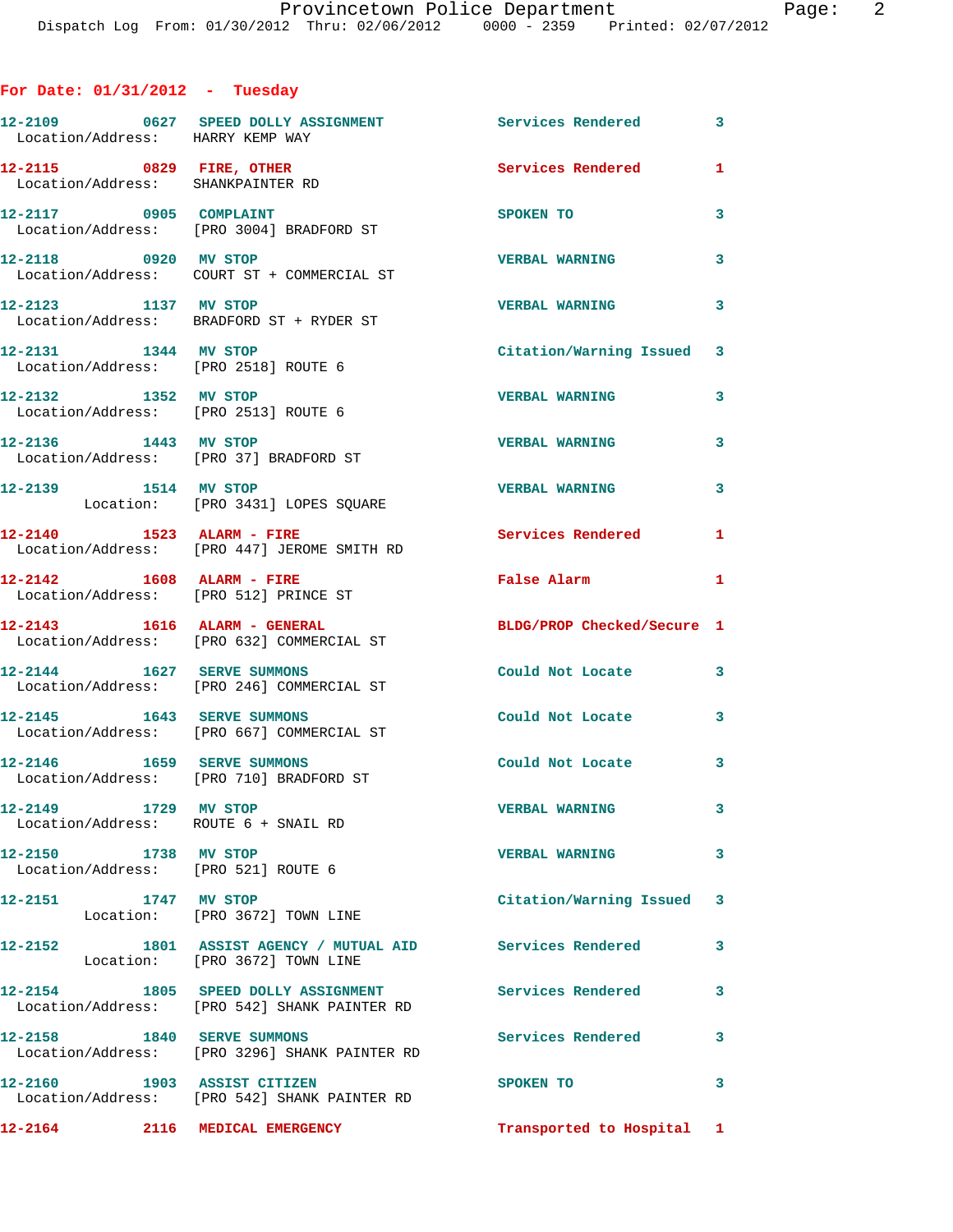|                                                                 | Dispatch Log From: 01/30/2012 Thru: 02/06/2012 0000 - 2359 Printed: 02/07/2012                              | Provincetown Police Department Page: 3                                                                         |    |  |
|-----------------------------------------------------------------|-------------------------------------------------------------------------------------------------------------|----------------------------------------------------------------------------------------------------------------|----|--|
|                                                                 | Location/Address: [PRO 1886] BRADFORD ST                                                                    |                                                                                                                |    |  |
|                                                                 | 12-2165 2201 ASSIST CITIZEN<br>Location/Address: JEROME SMITH RD                                            | Services Rendered 3                                                                                            |    |  |
|                                                                 | 12-2167 2226 ALARM - GENERAL Services Rendered<br>Location/Address: [PRO 3296] SHANK PAINTER RD             |                                                                                                                | -1 |  |
|                                                                 | 12-2168 2244 ALARM - GENERAL BLDG/PROP Checked/Secure 1<br>Location/Address: [PRO 3296] SHANK PAINTER RD    |                                                                                                                |    |  |
| 12-2169 2247 MV STOP                                            | Location/Address: ROUTE 6 + CONWELL ST<br>Refer To Arrest: 12-12-AR                                         | Arrest(s) Made 3                                                                                               |    |  |
| For Date: $02/01/2012$ - Wednesday                              |                                                                                                             |                                                                                                                |    |  |
|                                                                 | 12-2178 0450 ALARM - GENERAL<br>Location/Address: [PRO 530] SHANK PAINTER RD                                | False Alarm and the state of the state of the state of the state of the state of the state of the state of the | 1  |  |
| 12-2181 0510 MV STOP                                            | Location/Address: [PRO 3296] SHANK PAINTER RD                                                               | <b>VERBAL WARNING</b>                                                                                          | 3  |  |
|                                                                 | 12-2184 0646 MV STOP Citation/Warning Issued 3<br>Location/Address: ROUTE 6 + SANDY HILL LN                 |                                                                                                                |    |  |
|                                                                 | 12-2185 0700 SPEED DOLLY ASSIGNMENT Services Rendered<br>Location/Address: HARRY KEMP WAY + AUNT SUKEYS WAY |                                                                                                                | 3  |  |
| Location/Address: COMMERCIAL ST                                 | 12-2187 0749 SPRINKLER WORK Services Rendered                                                               |                                                                                                                | 1  |  |
|                                                                 | 12-2194 1006 ASSIST CITIZEN<br>Location/Address: [PRO 1771] CONWELL ST                                      | Services Rendered                                                                                              | 3  |  |
| 12-2197 1046 MV STOP                                            | Location/Address: HARRY KEMP WAY + BREWSTER ST                                                              | <b>VERBAL WARNING</b>                                                                                          | 3  |  |
| Location/Address: SHANKPAINTER RD                               | 12-2198 1110 LOST PASSPORT Services Rendered                                                                |                                                                                                                | 3  |  |
| 12-2200<br>Location/Address: SHANKPAINTER RD                    | 1236 TESTING ELEVATOR EMERGENCY                                                                             | Services Rendered 1                                                                                            |    |  |
|                                                                 | 12-2209 1415 MV ACCIDENT<br>Location/Address: [PRO 278] COMMERCIAL ST                                       | Services Rendered 1                                                                                            |    |  |
| 12-2217 1729 ALARM - GENERAL<br>Location/Address: COMMODORE AVE |                                                                                                             | BLDG/PROP Checked/Secure 1                                                                                     |    |  |
| For Date: $02/02/2012$ - Thursday                               |                                                                                                             |                                                                                                                |    |  |
| 12-2234 0117 MV STOP                                            | Location/Address: [PRO 2420] BRADFORD ST                                                                    | <b>VERBAL WARNING</b>                                                                                          | 3  |  |
|                                                                 | 12-2235 0117 MEDICAL EMERGENCY<br>Location/Address: [PRO 781] CAPTAIN BERTIE RD                             | PATIENT REFUSAL                                                                                                | 1  |  |
| 12-2247 0644 MV STOP                                            | Location/Address: CENTER ST + BRADFORD ST                                                                   | Citation/Warning Issued 3                                                                                      |    |  |
|                                                                 | 12-2249 0747 ALARM - FIRE<br>Location/Address: [PRO 2093] COMMERCIAL ST                                     | Services Rendered                                                                                              | 1  |  |
|                                                                 | 12-2250 0839 ALARM - GENERAL<br>Location/Address: [PRO 3176] COMMERCIAL ST                                  | False Alarm <b>Example 2</b>                                                                                   | -1 |  |
| 12-2251 0850 MV STOP                                            | Location/Address: PRINCE ST + BRADFORD ST                                                                   | <b>VERBAL WARNING</b>                                                                                          | 3  |  |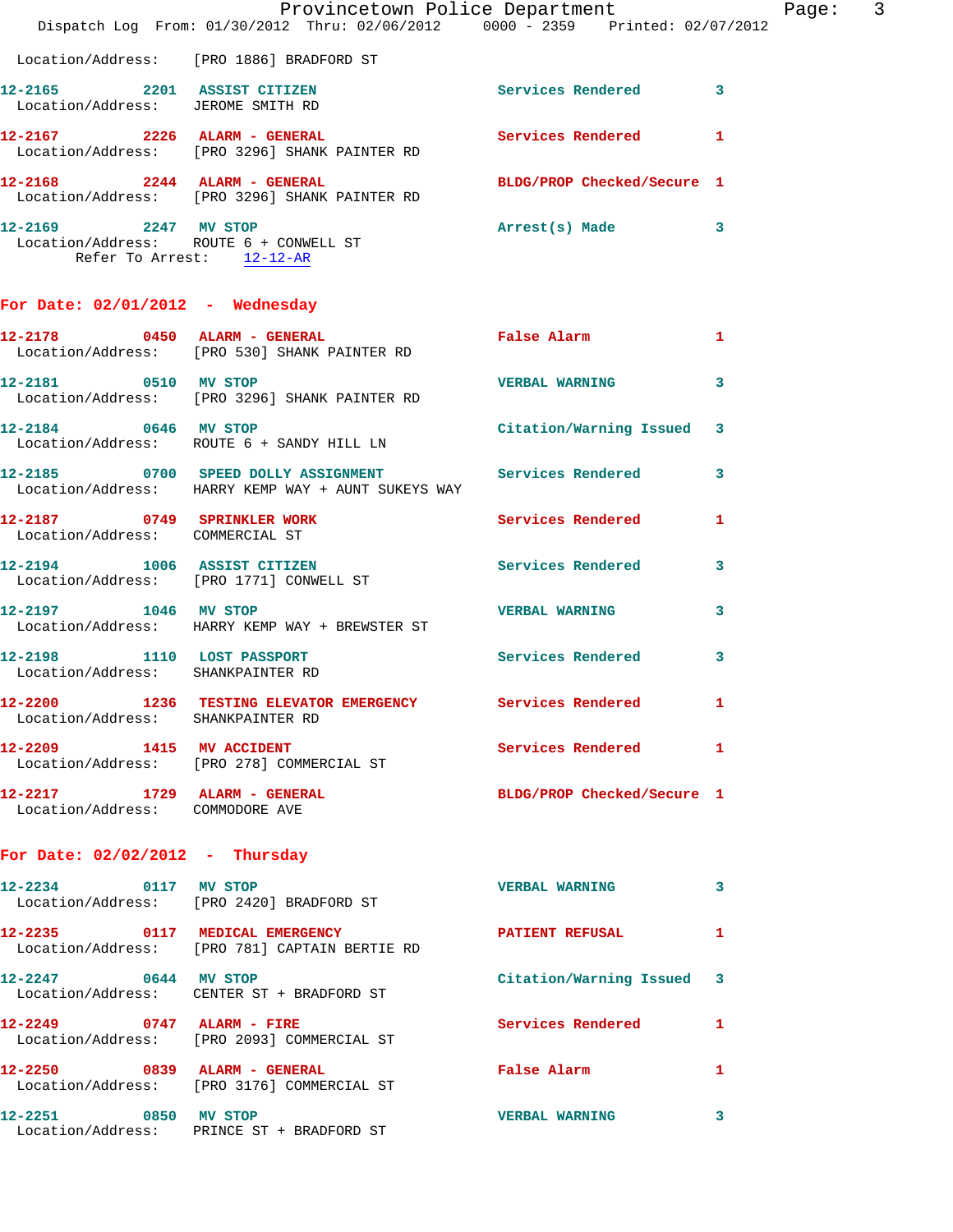Dispatch Log From: 01/30/2012 Thru: 02/06/2012 0000 - 2359 Printed: 02/07/2012

|                                                             | 12-2252 0917 LOST SILVER WEDDING BAND<br>Location/Address: [PRO 542] SHANK PAINTER RD                      | <b>Services Rendered</b>   | $\overline{\mathbf{3}}$ |
|-------------------------------------------------------------|------------------------------------------------------------------------------------------------------------|----------------------------|-------------------------|
| 12-2260 1112 MV STOP                                        | Location/Address: [PRO 2633] HOWLAND ST                                                                    | <b>VERBAL WARNING</b>      | 3                       |
|                                                             | 12-2263 1310 ASSIST CITIZEN<br>Location/Address: [PRO 542] SHANK PAINTER RD                                | <b>Services Rendered</b>   | 3                       |
|                                                             | 12-2265 1449 MEDICAL EMERGENCY<br>Location/Address: [PRO 3222] ALDEN ST                                    | No Action Required 1       |                         |
|                                                             | 12-2268 1537 MEDICAL EMERGENCY/DOT<br>Location/Address: [PRO 3222] ALDEN ST                                | Transported to Hospital 1  |                         |
|                                                             | 12-2269 1612 DR ORDERED TRANSPORT<br>Location/Address: [PRO 3222] ALDEN ST                                 | Transported to Hospital 1  |                         |
| 12-2271 1624 MV STOP                                        | Location/Address: [PRO 61] BRADFORD ST                                                                     | <b>VERBAL WARNING</b>      | 3                       |
| 12-2272 1630 LOST CHECK                                     | Location/Address: [PRO 530] SHANK PAINTER RD                                                               | Services Rendered          | 3                       |
| 12-2274 1650 MV STOP                                        | Location/Address: [PRO 2519] ROUTE 6                                                                       | <b>VERBAL WARNING</b>      | 3                       |
| 12-2275 1727 MV STOP                                        | Location/Address: [PRO 564] BAYBERRY AVE                                                                   | BLDG/PROP Checked/Secure 3 |                         |
|                                                             | 12-2277 1816 DOMESTIC DISTURBANCE<br>Location/Address: [PRO 2737] COMMERCIAL ST                            | Peace Restored             | $\mathbf{1}$            |
|                                                             | 12-2280 2038 MEDICAL EMERGENCY                                                                             | <b>Services Rendered</b> 1 |                         |
|                                                             | Location/Address: [PRO 1892] SHANK PAINTER RD                                                              |                            |                         |
| For Date: $02/03/2012$ - Friday                             |                                                                                                            |                            |                         |
| 12-2289 0112 MV STOP                                        | Location/Address: [PRO 44] BRADFORD ST                                                                     | <b>VERBAL WARNING</b>      | 3                       |
| 12-2301 0622 COMPLAINT<br>Location/Address: MACMILLAN WHARF |                                                                                                            | SPOKEN TO                  | 3                       |
|                                                             | 12-2302 0650 SPEED DOLLY ASSIGNMENT<br>Location/Address: [PRO 1272] ALDEN ST                               | No Action Required         | $\mathbf{3}$            |
| 12-2307 0700 MV STOP                                        | Location/Address: [PRO 2577] BRADFORD ST                                                                   | Citation/Warning Issued 3  |                         |
|                                                             | 12-2313 0740 ASSIST AGENCY / MUTUAL AID Taken/Referred to Other 3<br>Location/Address: [OT] HIDDEN HILL DR |                            |                         |
|                                                             | 12-2315 0743 FIRE ALARM TESTING/SPRINKLERS Services Rendered<br>Location/Address: [PRO 284] COMMERCIAL ST  |                            | 1                       |
|                                                             | 12-2314 0809 WORKING ON FIRE ALARM<br>Location/Address: [PRO 3176] COMMERCIAL ST                           | <b>Services Rendered</b>   | $\mathbf{1}$            |
| 12-2316 0847 FINGERPRINTS                                   | Location/Address: [PRO 542] SHANK PAINTER RD                                                               | <b>Services Rendered</b>   | 3                       |
| 12-2321 1023 MV STOP                                        | Location/Address: ROUTE 6 + SNAIL RD                                                                       | <b>VERBAL WARNING</b>      | 3                       |
| 12-2323 1035 MV STOP                                        | Location/Address: ROUTE 6 + SNAIL RD                                                                       | Citation/Warning Issued 3  |                         |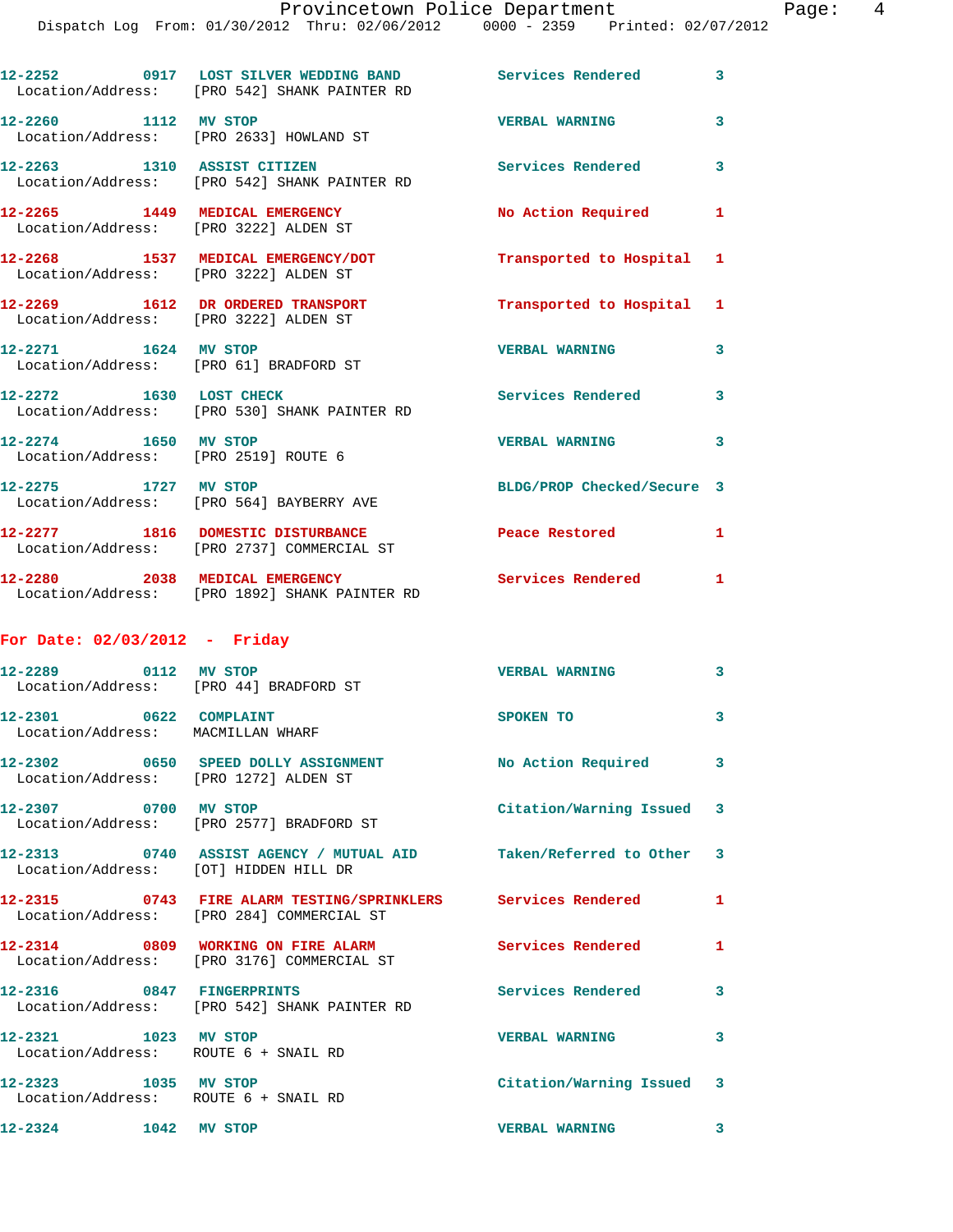|                                                                  | Dispatch Log From: 01/30/2012 Thru: 02/06/2012 0000 - 2359 Printed: 02/07/2012                       | Provincetown Police Department |              | Page: 5 |  |
|------------------------------------------------------------------|------------------------------------------------------------------------------------------------------|--------------------------------|--------------|---------|--|
| Location/Address: [PRO 521] ROUTE 6                              |                                                                                                      |                                |              |         |  |
| 12-2325 1054 MV STOP<br>Location/Address: ROUTE 6 + SNAIL RD     |                                                                                                      | Citation/Warning Issued 3      |              |         |  |
| 12-2327 1116 MV STOP<br>Location/Address: ROUTE 6                |                                                                                                      | <b>VERBAL WARNING</b>          | 3            |         |  |
| 12-2332 1159 BURGLAR ALARM<br>Location/Address: COMMERCIAL ST    |                                                                                                      | False Alarm                    | $\mathbf{1}$ |         |  |
| Location/Address: [PRO 951] HOLWAY AVE                           | 12-2336 1330 IDENTITY THEFT                                                                          | Services Rendered              | $\mathbf{2}$ |         |  |
| 12-2339 1516 MV STOP                                             | Location/Address: HOWLAND ST + ROUTE 6                                                               | <b>VERBAL WARNING</b>          | 3            |         |  |
|                                                                  | 12-2340 1523 LARCENY /FORGERY / FRAUD Investigated<br>Location/Address: [PRO 542] SHANK PAINTER RD   |                                | $\mathbf{2}$ |         |  |
| 12-2342 1640 COMPLAINT<br>Location/Address: SHANKPAINTER RD      |                                                                                                      | Could Not Locate               | 3            |         |  |
| 12-2343 1641 ASSIST CITIZEN<br>Location/Address: SHANKPAINTER RD |                                                                                                      | Services Rendered 3            |              |         |  |
| 12-2345 1712 MV STOP                                             | Location/Address: NELSON AVE + RACE POINT RD                                                         | <b>VERBAL WARNING</b>          | 3            |         |  |
| 12-2354 2013 MV STOP<br>Location/Address: CONWELL ST             |                                                                                                      | <b>VERBAL WARNING</b>          | 3            |         |  |
| 12-2355 2027 MV STOP<br>Location/Address: BRADFORD ST            |                                                                                                      | <b>VERBAL WARNING</b>          | 3            |         |  |
|                                                                  | 12-2360 2059 ASSIST WATER DEPARTMENT Services Rendered 3<br>Location/Address: [PRO 1212] FRANKLIN ST |                                |              |         |  |
|                                                                  | 12-2362 2117 MEDICAL EMERGENCY<br>Location/Address: [PRO 1720] COMMERCIAL ST                         | SPOKEN TO                      | 1            |         |  |
| 12-2365<br>Location/Address: [PRO 1246] RACE RD                  | 2205 MEDICAL EMERGENCY                                                                               | PATIENT REFUSAL                | $\mathbf{1}$ |         |  |
| Location/Address: SHANKPAINTER RD                                | 12-2366 2244 ASSIST AGENCY / MUTUAL AID Services Rendered                                            |                                | 3            |         |  |
|                                                                  | 12-2367 2324 DISTURBANCE<br>Location/Address: [PRO 399] COMMERCIAL ST                                | GONE ON ARRIVAL 1              |              |         |  |
|                                                                  | 12-2368 2353 DISORDERLY<br>Location/Address: [PRO 3443] COMMERCIAL ST<br>Refer To $P/C$ : 12-13-AR   | Protective Custody             | -2           |         |  |
| For Date: $02/04/2012$ - Saturday                                |                                                                                                      |                                |              |         |  |
|                                                                  | 12-2374 0156 MV STOP<br>Location/Address: [PRO 2818] CONWELL ST                                      | <b>VERBAL WARNING</b>          | 3            |         |  |
| 12-2385 0919 COMPLAINT                                           | Location/Address: [PRO 65] WEST VINE ST                                                              | Services Rendered 3            |              |         |  |
| Location/Address: [PRO 43] BRADFORD ST                           | 12-2386 0934 SPEED DOLLY ASSIGNMENT Services Rendered                                                |                                | 3            |         |  |
| 12-2396 1046 MV STOP<br>Location/Address: RYDER ST               |                                                                                                      | <b>VERBAL WARNING</b>          | 3            |         |  |
| 12-2400 1142 MV STOP                                             | Location/Address: [PRO 521] ROUTE 6                                                                  | <b>VERBAL WARNING</b>          | 3            |         |  |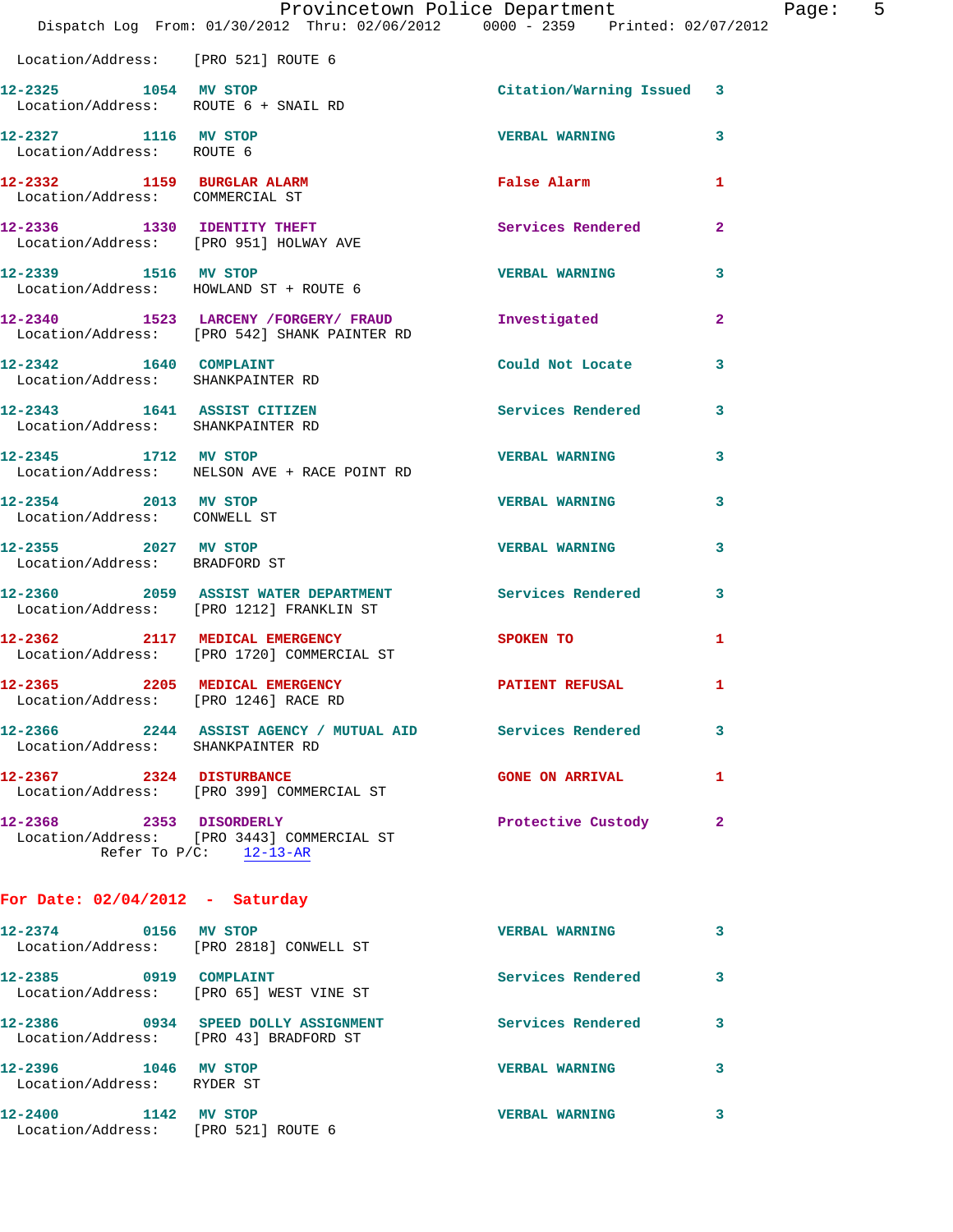|                                                                | 12-2409 1417 MV STOP<br>Location/Address: [PRO 2479] ROUTE 6                        | <b>VERBAL WARNING</b>     | 3                       |
|----------------------------------------------------------------|-------------------------------------------------------------------------------------|---------------------------|-------------------------|
| 12-2411 1442 MV STOP                                           | Location/Address: BRADFORD ST + PLEASANT ST                                         | <b>VERBAL WARNING</b>     | 3                       |
| Location: [PRO 3672] TOWN LINE                                 | 12-2416 1615 ASSIST AGENCY / MUTUAL AID Services Rendered                           |                           | $\overline{\mathbf{3}}$ |
| 12-2417 1620 MV STOP<br>Location/Address: ROUTE 6              |                                                                                     | <b>VERBAL WARNING</b>     | 3                       |
|                                                                | 12-2421 1711 COMPLAINT<br>Location/Address: [PRO 204] COMMERCIAL ST                 | SPOKEN TO                 | 3                       |
| 12-2422 1725 MV STOP                                           | Location/Address: BRADFORD ST + RYDER ST                                            | Citation/Warning Issued 3 |                         |
|                                                                | 12-2424 1755 ASSIST CITIZEN<br>Location/Address: [PRO 542] SHANK PAINTER RD         | SPOKEN TO                 | 3                       |
|                                                                | 12-2425 1759 SPEED DOLLY ASSIGNMENT<br>Location/Address: [PRO 542] SHANK PAINTER RD | Services Rendered 3       |                         |
| Location/Address: [PRO 2754] ROUTE 6                           | 12-2427 1830 ASSIST AGENCY / BOLO SHENK Could Not Locate                            |                           | $\mathbf{3}$            |
|                                                                | 12-2431 2047 MEDICAL EMERGENCY<br>Location/Address: [PRO 2647] SHANK PAINTER RD     | Transported to Hospital 1 |                         |
| Location/Address: [PRO 453] KILEY CT                           | 12-2436 2307 ATTEMPT SERVE WARRANT                                                  | Could Not Locate          | 3                       |
| 12-2437 2315 SERVE WARRANT                                     | Location/Address: [PRO 1307] CARVER ST                                              | Arrest(s) Made            | 3                       |
| Refer To Arrest: 12-15-AR                                      |                                                                                     |                           |                         |
|                                                                | 12-2439 2343 MEDICAL EMERGENCY<br>Location/Address: [PRO 136] COMMERCIAL ST         | PATIENT REFUSAL 1         |                         |
| For Date: $02/05/2012$ - Sunday                                |                                                                                     |                           |                         |
| 12-2444 0005 MV STOP<br>Location/Address: RYDER ST             |                                                                                     | Citation/Warning Issued 3 |                         |
| 12-2448<br>0048 MV STOP                                        | Location: [PRO 3431] LOPES SQUARE                                                   | Citation/Warning Issued 3 |                         |
| 12-2451 0132 MV STOP<br>Location/Address: [PRO 606] CONWELL ST | Refer To Arrest: 12-16-AR                                                           | Arrest(s) Made            | 3                       |
|                                                                | 12-2452 0234 ASSIST CITIZEN/CAB<br>Location/Address: [PRO 542] SHANK PAINTER RD     | <b>Services Rendered</b>  | $\overline{\mathbf{3}}$ |
| Location/Address: [PRO 94] BRADFORD ST                         | 12-2460 0621 SPEED DOLLY ASSIGNMENT                                                 | No Action Required        | 3                       |
| 12-2462 0706 ASSIST CITIZEN                                    | Location/Address: [PRO 1190] COMMERCIAL ST                                          | Services Rendered         | 3                       |
| 12-2461 0803 ALARM - GENERAL                                   | Location/Address: [PRO 447] JEROME SMITH RD                                         | Services Rendered         | $\mathbf{1}$            |
| 12-2463 0811 MV STOP<br>Location/Address: [PRO 3222] ALDEN ST  |                                                                                     | No Action Required        | 3                       |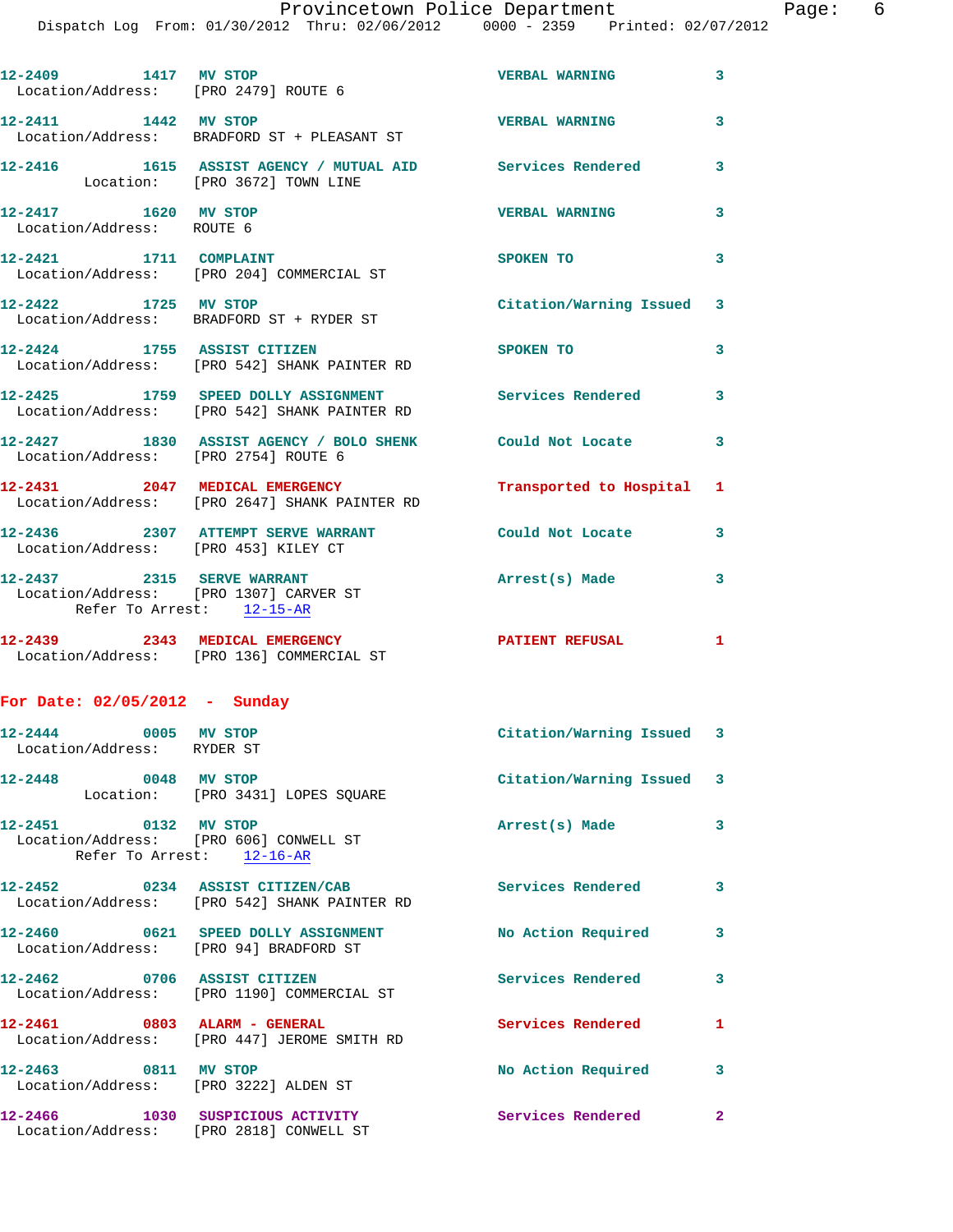|                                                              | 12-2468 1109 ALARM - GENERAL<br>Location/Address: [PRO 413] CONWELL ST                                      | <b>Services Rendered</b>  | 1            |
|--------------------------------------------------------------|-------------------------------------------------------------------------------------------------------------|---------------------------|--------------|
|                                                              | 12-2471 1317 COMPLAINT<br>Location/Address: DYER ST + COMMERCIAL ST                                         | Services Rendered         | 3            |
|                                                              | 12-2473 1433 HARASSMENT ORDER SERVED<br>Location/Address: [PRO 3195] COMMERCIAL ST                          | Services Rendered         | 3            |
| 12-2474 1449 MV STOP                                         | Location/Address: COMMERCIAL ST + WINTHROP ST                                                               | <b>VERBAL WARNING</b>     | 3            |
|                                                              | 12-2476 1649 SPEED DOLLY ASSIGNMENT<br>Location/Address: [PRO 542] SHANK PAINTER RD                         | <b>Services Rendered</b>  | 3            |
| 12-2477 1718 POWER OUTAGE                                    | Location/Address: [PRO 1815] OAK DR                                                                         | No Action Required        | $\mathbf{3}$ |
|                                                              | 12-2478 1727 MV STOP<br>Location/Address: ROUTE 6 + CONWELL ST                                              | <b>VERBAL WARNING</b>     | 3            |
| For Date: $02/06/2012$ - Monday                              |                                                                                                             |                           |              |
|                                                              | 12-2492 0030 MV STOP<br>Location/Address: [PRO 530] SHANK PAINTER RD                                        | <b>VERBAL WARNING</b>     | 3            |
| 12-2493 0033 MV STOP<br>Location/Address: NELSON AVE         |                                                                                                             | Citation/Warning Issued 3 |              |
|                                                              | 12-2506 0617 SPEED DOLLY ASSIGNMENT Services Rendered                                                       |                           | 3            |
| Location/Address: ALDEN ST<br>12-2508 0821 LOST WALLET       |                                                                                                             | Services Rendered         | 3            |
|                                                              | Location/Address: [PRO 542] SHANK PAINTER RD<br>12-2519 0844 FOUND WALLET                                   | Services Rendered         | 3            |
| 12-2511 0855 MV STOP                                         | Location/Address: [PRO 542] SHANK PAINTER RD                                                                | <b>VERBAL WARNING</b>     | 3            |
| Location/Address: [PRO 2513] ROUTE 6                         | 12-2512 0857 ALARM - FIRE                                                                                   | Services Rendered 1       |              |
|                                                              | Location/Address: [PRO 539] SHANK PAINTER RD<br>12-2515 0919 ALARM - GENERAL                                | Services Rendered         | 1            |
|                                                              | Location/Address: [PRO 3671] COMMERCIAL ST<br>12-2520 1108 DISABLING FIRE ALARM                             | Services Rendered 1       |              |
|                                                              | Location/Address: [PRO 2702] COMMERCIAL ST<br>12-2522 1230 MEDICAL EMERGENCY                                | Transported to Hospital 1 |              |
|                                                              | Location/Address: [PRO 2647] SHANK PAINTER RD<br>12-2526 1620 TRAFFIC CONTROL                               | <b>GONE ON ARRIVAL</b>    | 3            |
|                                                              | Location/Address: COMMERCIAL ST + FRANKLIN ST<br>12-2527 1652 ASSIST AGENCY / MUTUAL AID No Action Required |                           | $\mathbf{3}$ |
| Location/Address: [PRO 2754] ROUTE 6<br>12-2529 1903 MV STOP |                                                                                                             | <b>VERBAL WARNING</b>     | 3            |
|                                                              | Location: [PRO 3672] TOWN LINE<br>12-2531 1919 ADVISE WATER DEPT                                            | Services Rendered         | 3            |
| Location/Address: SCHUELER BLVD                              | 12-2532 1940 SPEED DOLLY ASSIGNMENT Services Rendered                                                       |                           |              |
| Location/Address: ALDEN ST                                   |                                                                                                             |                           | 3            |
| 12-2535 2053 MV STOP                                         |                                                                                                             | <b>VERBAL WARNING</b>     | 3            |